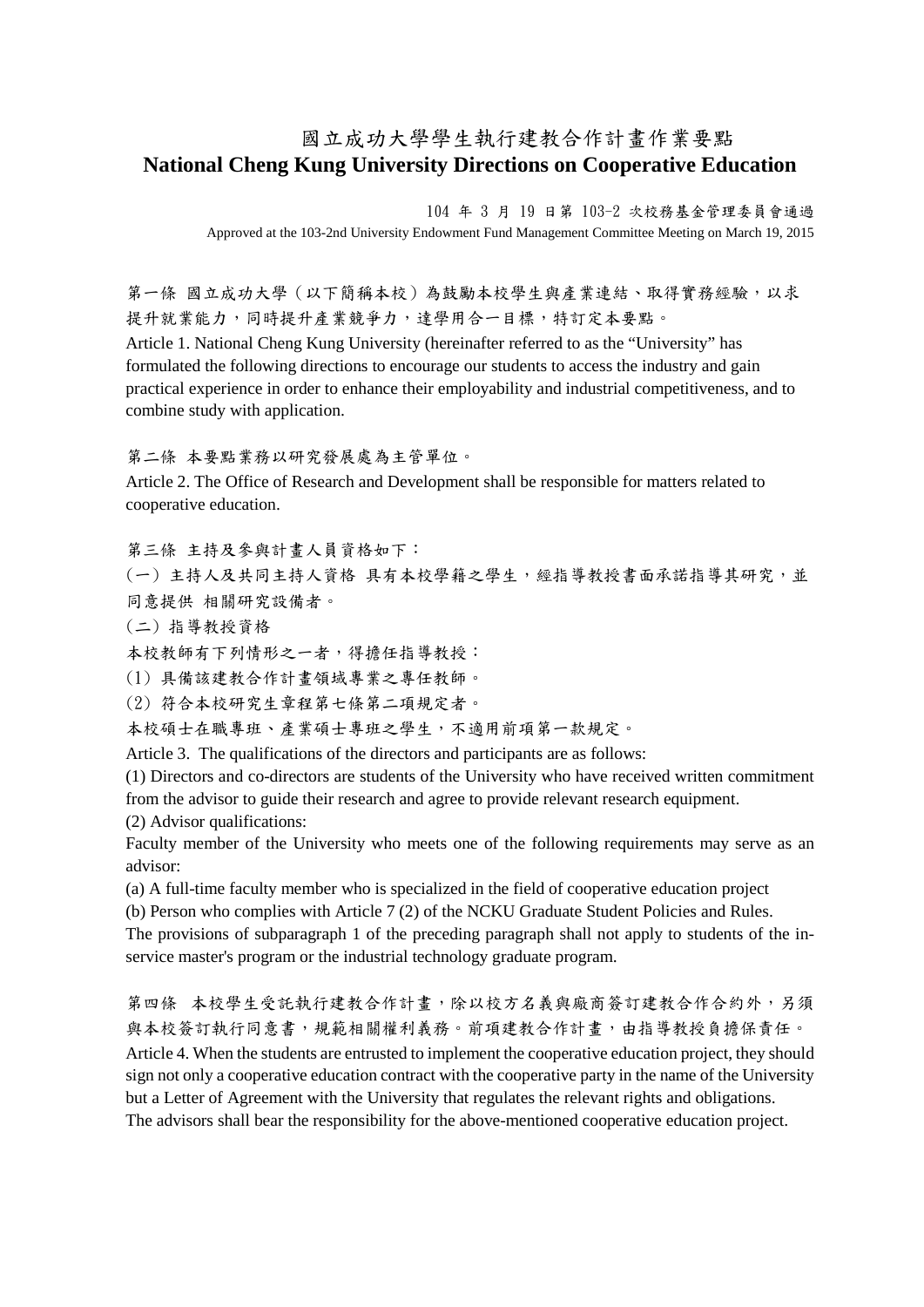第五條 建教合作計畫經費編列項目,包含:人力費、業務費、研究設備費、國外差旅費、 管理費等,視計畫需求之必要應明列於合約:

(一) 人力費

研究主持費、指導教授顧問費。

(二) 業務費

耗材、物品、圖書及雜項費用等,與計畫直接有關之其他費用。

(三) 研究設備費

 指執行計畫所需單價在新臺幣壹萬元以上,且使用年限在二年以上與 計畫直接相關之各項 設備。

(四) 國外差旅費

因執行計畫所需赴國外或大陸地區之差旅費用。

(五) 管理費

配合計畫執行所需,由校方統籌支用。

前項第一款至第四款之經費項目,如因計畫執行需流用者,依合約規定辦理。 合約未規定者,另 行簽案辦理。管理費不得流用至其他經費項目。

Article 5. The budget of the cooperative education project shall include personnel expenses, operating costs, research equipment costs, foreign travel expenses, management fees, etc., which shall be listed in the contract as required by the project:

(1) Personnel expenses

Remuneration for directors and advisors

(2) Operating expenses

Expenses directly related to the project, such as consumables, materials, books and miscellaneous expenses.

(3) Expenses for research equipment

Equipment with a unit price of NT\$10,000 or more and a service life of more than two years that is directly related to the project.

(4) Foreign travel expenses

Travel expenses abroad or in mainland China for implementation of the project.

(5) Management fees

Fees to be managed by the University for the coordination and implementation of the project.

If the items mentioned in subparagraphs 1 to 4 of the preceding paragraph are needed for the implementation of the project, they shall be handled in accordance with the provisions of the contract. For those not stipulated in the contract, a separate request shall be filed.

Virement of the management fee shall not be permitted.

第六條 主持人之研究主持費支給標準,比照講師級建教合作研究計畫主持人月支酬勞費辦 理。 前項規定,共同主持人得準用之。

指導教授顧問費支給標準,比照建教合作研究計畫主持人月支酬勞費辦理。

Article 6. The remuneration of the director shall be calculated according to the monthly remuneration standard of the lecturer-level director of the cooperative education program. The provisions of the preceding paragraph shall apply mutatis mutandis to co-directors.

The consultant fee of the advisor shall be calculated according to the monthly remuneration standard of the director of the cooperative education program.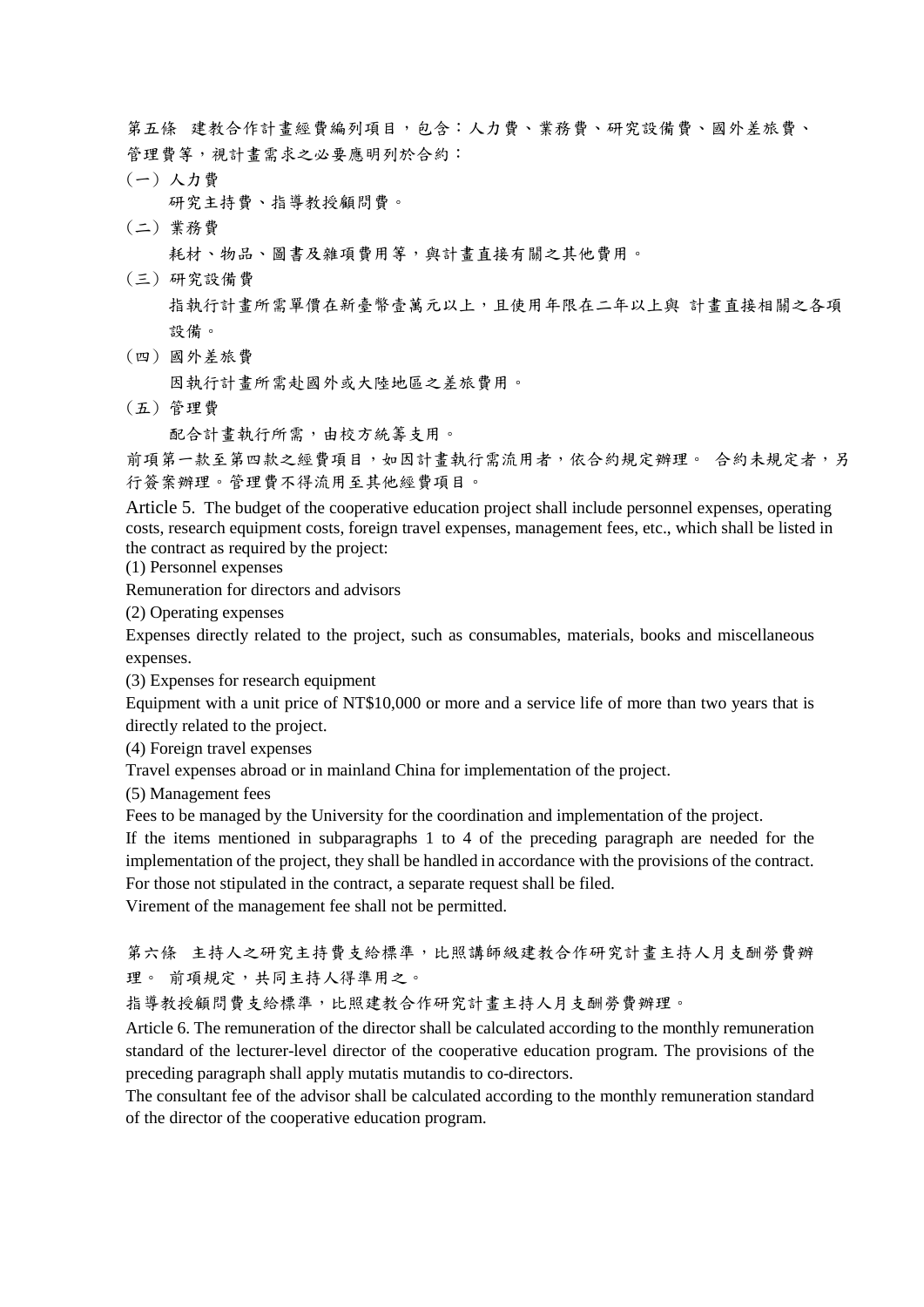第七條 建教合作計畫管理費之編列比率如下:

(一) 計畫總經費在新臺幣二十萬元以下,編列 5%管理費。

(二) 計畫總經費逾新臺幣二十萬元至新臺幣五十萬元者,編列 10%管理費。

(三) 計畫總經費逾新臺幣五十萬元者,依「國立成功大學建教合作計畫實施要點」所訂比率 辦理。

前項因特殊情形,經專案簽准者,依簽准比率編列。

Article 7. The listed management fees of the cooperative education project are as follows:

(1) A management fee of 5% should be included if the total project budget is below NT\$200,000.

(2) A management fee of 10% shall be included if the total project budget is between NT\$200,000 to NT\$500,000.

(3) If the total budget of the project exceeds NT\$500,000, the management fee should be handled in accordance with the ratio set out in the "National Cheng Kung University Directions on Cooperative Education".

For cases where approval is granted under special circumstances, the management fee shall be arranged according to the approved ratio.

第八條 建教合作計畫主持人應於計畫執行期滿後一個月內,經指導教授確認,依合約規定 繳交研究成果報告。研究成果報告以研究發展處為權責管控單位。

Article 8. The director of the cooperative education project should submit the reports to the advisor for confirmation within one month after the expiration of the project. The Office of Research and Development is responsible for the report of research results.

第九條 建教合作計畫管理費授權支用比率,依「國立成功大學建教合作計畫行政管理費及節 餘款支用要點」規定辦理。建教合作計畫節餘款分配,由主持人與指導教授協商之。但未依 建教合作合約規定辦理者,節餘款由校方統籌運用。

Article 9. The authorized expenditure rate of cooperative education project management fee shall be subject to the provisions of "National Cheng Kung University Directions on the Use of the Management Fee and the Surplus in Cooperative Education Project". The balance of the cooperative education project shall be allocated through negotiation between the director and the advisor. If it fails to comply with the provisions of the cooperative education contract, the balance shall be managed by the University.

第十條 建教合作計畫購置資產及研發成果處理:

(一) 執行計畫所購置之圖書儀器設備,除合約另有規定外,屬本校所有,並以指導教授為使 用保管人員,納入校產管理。

(二) 執行計畫涉及研發成果歸屬、管理、運用等,有約定者依其約定;無約定者,依據「國 立成功大學研究發展成果管理辦法」辦理。

Article 10. Acquisition of assets and the research and development results:

(1) Unless otherwise stipulated in the contract, the books, instruments and equipment purchased in the project shall belong to the University, and shall be managed as the University's property with the advisor as the custodian.

(2) If the project involves the ownership, management and application of research and development results, the agreement shall be followed. If there is no agreement, it shall be handled in accordance with the "National Cheng Kung University Regulations on R&D Results".

第十一條 建教合作計畫經費支付及核銷,依校內相關規定辦理。

Article 11. Payment and reimbursement of cooperative education project funds shall be handled in accordance with relevant regulations of the University.